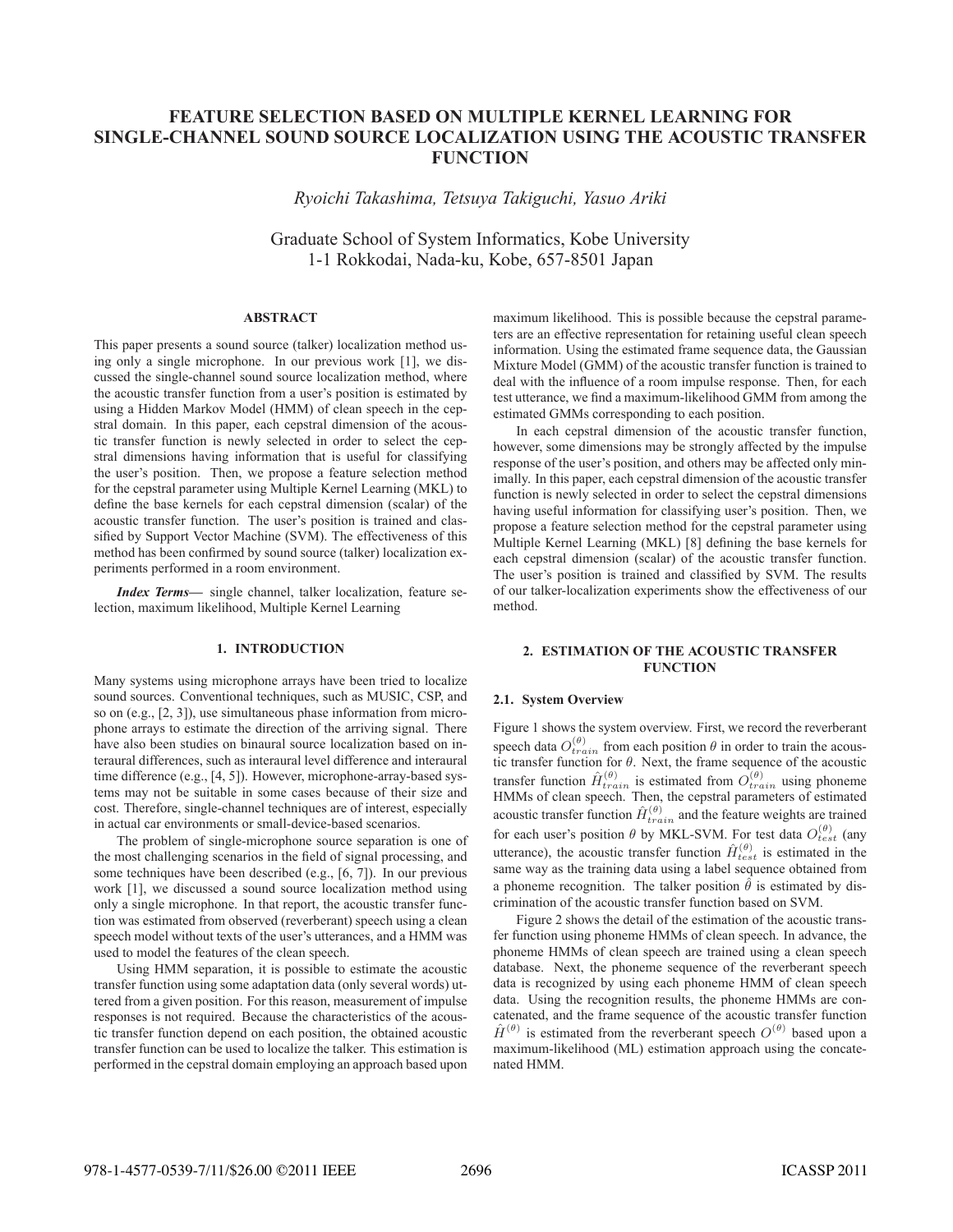

**Fig. 2**. Estimation of the acoustic transfer function using phoneme HMMs of clean speech

#### **2.2. Maximum-Likelihood-Based Parameter Estimation**

This section presents the method for estimating the frame sequence of the acoustic transfer function [1]. The estimation is implemented by maximizing the likelihood of the observed speech data from a user's position. The reverberant speech signal in a room environment is approximately represented in the cepstral domain as

$$
O_{cep}(d; n) \approx S_{cep}(d; n) + H_{cep}(d; n)
$$
\n(1)

where  $O_{cep}$ ,  $S_{cep}$ , and  $H_{cep}$  are cepstra for the reverberant speech signal, clean speech signal, and acoustic transfer function in the analysis window n, respectively. Cepstral parameters are an effective representation to retain useful speech information in speech recognition. Therefore, we use the cepstrum for acoustic modeling necessary to estimate the acoustic transfer function. As shown in equation (1), if  $O$  and  $S$  are observed,  $H$  can be obtained by

$$
H_{cep}(d;n) \approx O_{cep}(d;n) - S_{cep}(d;n). \tag{2}
$$

However,  $S$  cannot be observed actually. Therefore,  $H$  is estimated by maximizing the likelihood (ML) of reverberant speech using clean-speech HMMs.

The frame sequence of the acoustic transfer function in (2) is estimated in an ML manner by using the expectation maximization (EM) algorithm, which maximizes the likelihood of the observed speech:

$$
\hat{H} = \underset{H}{\operatorname{argmax}} \Pr(O|H, \lambda_S). \tag{3}
$$

Here,  $\lambda_S$  denotes the set of concatenated clean speech HMM parameters, while the suffix S represents the clean speech in the cepstral domain. The EM algorithm is a two-step iterative procedure. In the first step, called the expectation step, the following auxiliary function is computed.

$$
Q(\hat{H}|H)
$$
  
=  $E[\log \Pr(O, p, b_p, c_p | \hat{H}, \lambda_S)|H, \lambda_S]$   
=  $\sum_p \sum_{b_p} \sum_{c_p} \frac{\Pr(O, p, b_p, c_p | H, \lambda_S)}{\Pr(O|H, \lambda_S)}$   
log  $\Pr(O, p, b_p, c_p | \hat{H}, \lambda_S)$  (4)

Here  $b_p$  and  $c_p$  represent the unobserved state sequence and the unobserved mixture component labels corresponding to the phoneme p in the observation sequence O respectively.

The joint probability of observing sequences  $O$ ,  $b$  and  $c$  can be written as

$$
\Pr(O, p, b_p, c_p | \hat{H}, \lambda_S) \n= \prod_n a_{b(n-1), b(n)} w_{b(n), c(n)} \n\cdot N(O(n); \mu_{p,j,k}^{(S)} + \hat{H}(n), \Sigma_{p,j,k}^{(S)})
$$
\n(5)

where  $n$ ,  $a$  and  $w$  represent the frame, the transition probability and the mixture weight, respectively.  $N(O; \mu, \Sigma)$  denotes the multivariate Gaussian distribution, and  $\mu_{p,j,k}^{(S)}$  and  $\Sigma_{p,j,k}^{(S)}$  are the mean vector and the (diagonal) covariance matrix to mixture k of state j in the concatenated clean speech HMM, respectively. (4) is expanded and we focus only on the term involving  $H$ .

$$
Q(\hat{H}|H) = -\sum_{p} \sum_{j} \sum_{k} \sum_{n} \gamma_{p,j,k}(n) -\sum_{d=1}^{D} \left\{ \frac{1}{2} \log(2\pi)^{D} \sigma_{p,j,k,d}^{(S)^{2}} + \frac{(O(d;n) - \mu_{p,j,k,d}^{(S)} - \hat{H}(d;n))^{2}}{2\sigma_{p,j,k,d}^{(S)^{2}}} \right\}
$$
(6)

$$
\gamma_{p,j,k}(n) = \Pr(O(n), p, j, k | \lambda_S)
$$
\n(7)

Here D is the dimension of the observation vector  $O_n$ , and  $\mu_{p,j,k,d}^{(S)}$ and  $\sigma_{p,j,k,d}^{(S)^2}$  are the *d*-th mean value and the *d*-th diagonal variance value, respectively.

The maximization step (M-step) in the EM algorithm becomes "max  $Q(\hat{H}|H)$ ". The re-estimation formula can, therefore, be derived, knowing that  $\partial Q(\hat{H}|H)/\partial \hat{H} = 0$  as

$$
\hat{H}(d;n) = \frac{\sum_{p} \sum_{j} \sum_{k} \gamma_{p,j,k}(n) \frac{O(d;n) - \mu_{p,j,k,d}^{(S)}}{\sigma_{p,j,k,d}^{(S)^2}}}{\sum_{p} \sum_{j} \sum_{k} \frac{\gamma_{p,j,k}(n)}{\sigma_{p,j,k,d}^{(S)^2}}}.
$$
(8)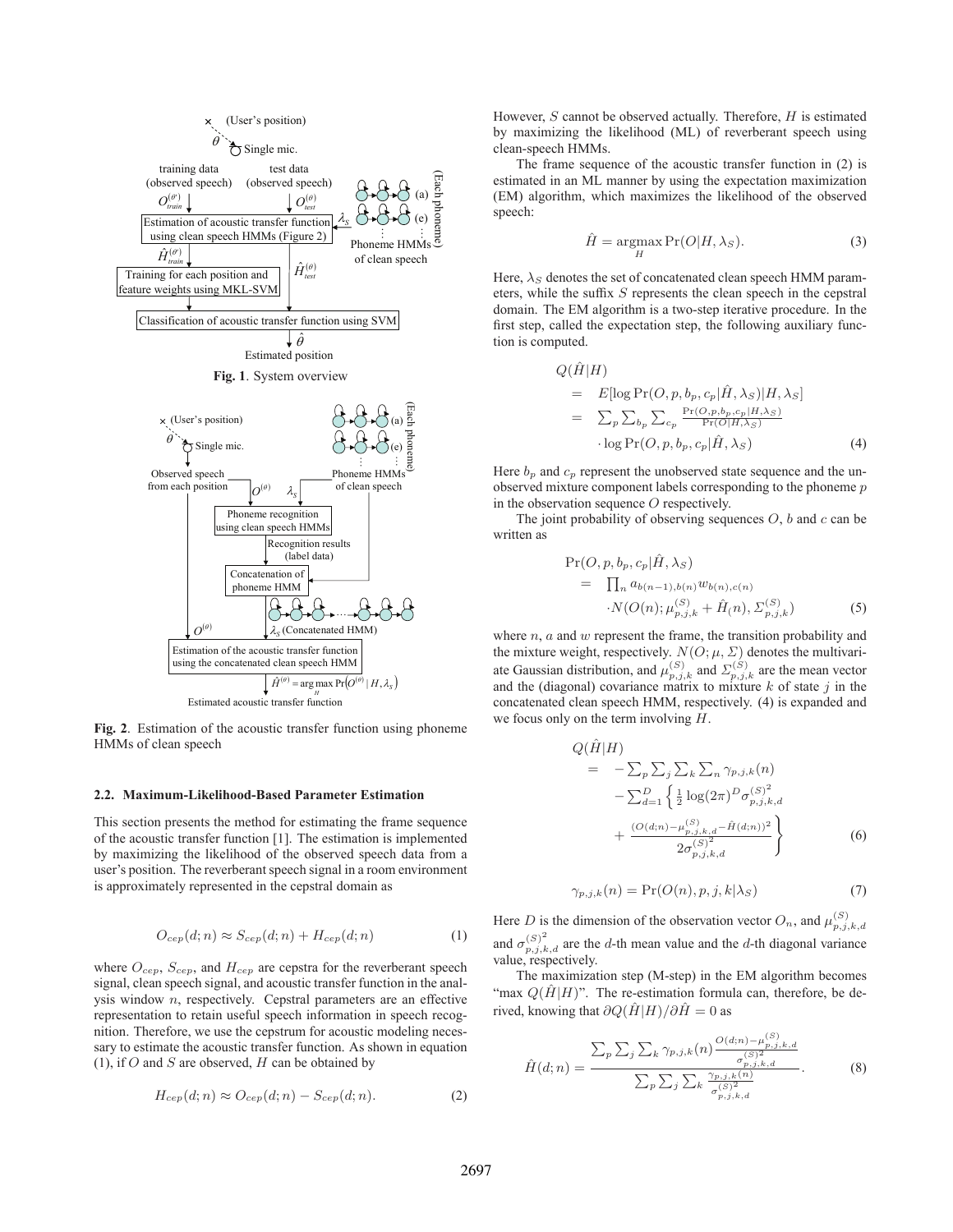## **3. FEATURE SELECTION AND CLASSIFICATION USING MKL-SVM**

In our previous work, using the estimated frame sequence data of the acoustic transfer function, the GMM for the acoustic transfer function was trained for each user's position. For test data, the talker position was estimated by finding a GMM having the maximumlikelihood from among the estimated GMMs corresponding to each position. In each cepstral dimension of the acoustic transfer function, however, some dimensions may be strongly affected by the impulse response of the user's position, and others may be affected only minimally. In this paper, each cepstral dimension of the acoustic transfer function is newly selected by using Multiple Kernel Learning (MKL) [8] in order to select the cepstral dimensions having information that is useful for classifying the user's position. Then, the estimated acoustic transfer function for each position is classified by SVM.

In a MKL framework, a combined kernel function is defined as a linear combination of the base kernel.

$$
k(\mathbf{H}_i, \mathbf{H}_j) = \sum_l \beta_l k_l(\mathbf{H}_i, \mathbf{H}_j)
$$
\n(9)

Here  $k_l$  is the *l*-th base kernel computed from the *i*-th and *j*-th samples of the acoustic transfer function  $H_i$  and  $H_j$ , and the nonnegative coefficient  $\beta_l$  represents the weight of the base kernel. The MKL approach for SVM is essentially used to combine classifiers of various kernels in order to improve the classifier performance. In recent image recognition research, the MKL approach is also being used for feature vector selection. In that approach, the weights of feature vectors are trained by defining the base kernels for each different feature vector [9]. In this paper, we propose a feature selection method for the cepstral parameter, where the weights of each cepstral dimension are trained by MKL, defining the base kernels for each cepstral dimension (scalar) of the acoustic transfer function.

$$
k(\mathbf{H}_i, \mathbf{H}_j) = \sum_d \beta_d k_d(H_i(d), H_j(d)) \tag{10}
$$

By defining the kernels for each element of a feature vector, the information related to the correlations between the elements in the feature vector are lost. However, the cepstral parameter is a dimensionally-uncorrelated feature compressed by a discrete cosine transform. Therefore, the lost information associated with the correlations should not influence the classification performance critically. We also expect that this feature selection method may be effective for not only our talker localization task, but also various SVM-based classification tasks using dimensionally-uncorrelated features, such as the cepstral parameter.

The kernel weight  $\beta_d$  is trained in the SVM framework (i.e., maximum-margin based scheme). In the SVM framework, the MKL criterion is defined by the following objective function [8].

$$
\max_{\alpha,\beta} \qquad \sum_{i} \alpha_i - \frac{1}{2} \sum_{i,j} \alpha_i \alpha_j y_i y_j \sum_d \beta_d k_d (H_i(d), H_j(d))
$$
  
s.t. 
$$
\begin{cases} \sum_i y_i \alpha_i = 0, & 0 \le \alpha_i \le C \\ \sum_d \beta_d = 1, & \beta_d \ge 0 \end{cases}
$$
(11)

Here  $\alpha_i$  is the Lagrange coefficient, and  $y_i = \{+1, -1\}$  denotes the class label of example  $H_i$ . C determines the trade-off between the margin and training data error. In (11), both  $\alpha_i$  and  $\beta_d$  are optimized by a two-step iterative procedure. In the first step,  $\beta_d$  is fixed, and  $\alpha_i$ is updated by a standard SVM solver. In the second step,  $\alpha_i$  is fixed, and  $\beta_d$  is updated. In this paper, we use  $SVM^{light}$  to obtain  $\alpha_i$ , and optimize  $\beta_d$  by a projected-gradient scheme. In this way, the feature weights and the classification boundary are trained simultaneously.



**Fig. 3**. Experimental room environment

## **4. EXPERIMENTS**

## **4.1. Experiment Conditions**

The new talker localization method was evaluated in a simulated reverberant environment. The reverberant speech was simulated by a linear convolution of clean speech and impulse response. The impulse response was taken from the RWCP database in real acoustical environments [10]. The reverberation time was 300 msec, and the distance to the microphone was about 2 meters. The size of the recording room was about 6.7 m×4.2 m (width×depth). Figure 3 shows the experimental room environment.

The speech signal was sampled at 12 kHz and windowed with a 32-msec Hamming window every 8 msec. The experiment utilized the speech data uttered by a male in the ATR Japanese speech database. The clean speech HMM (speaker-dependent model) was trained using 2,620 words, and each phoneme HMM has 3 states and 32 Gaussian mixture components. The number of data used to train the acoustic transfer function and the feature weights for one location was 50 words. The test data for one location consisted of 1,000 words, and 16-order MFCCs (Mel-Frequency Cepstral Coefficients) were used as feature vectors. The speech data for training the clean speech model, training the acoustic transfer function, and testing were spoken by the same speakers but had different text utterances, respectively. The speaker's position for training and testing consisted of three positions (30, 90, and 130 degrees). Then, SVM was extended by one-vs-rest method in order to carry out multi-class classification. For each test data (word), the talker position is classified by the multi-class SVM.

#### **4.2. Experiment Results**

The proposed method for classifying the acoustic transfer function using MKL-SVM was compared with our previous work [1] using 8-mix GMM and standard SVM with a single kernel. For the SVMbased method, a Gaussian kernel was employed as the kernel function, and the hyper parameter  $C$  was 1. The cepstral parameter was a dimensionally-uncorrelated feature compressed by a discrete cosine transform. As a result, there was the possibility that the optimal kernel parameters for each cepstral dimension might not be the same. For this reason, we handled MKL-SVM in two ways. One defines an identical kernel for each cepstral dimension. The other defines kernels having different kernel parameters (i.e., standard deviation of the Gaussian kernel) for each cepstral dimension. The kernel parameters were set empirically.

As shown in Figure 4, the SVM-based method showed better performance than the use of GMM. Also, our proposed methods using MKL-SVM improved the performance of the standard SVM